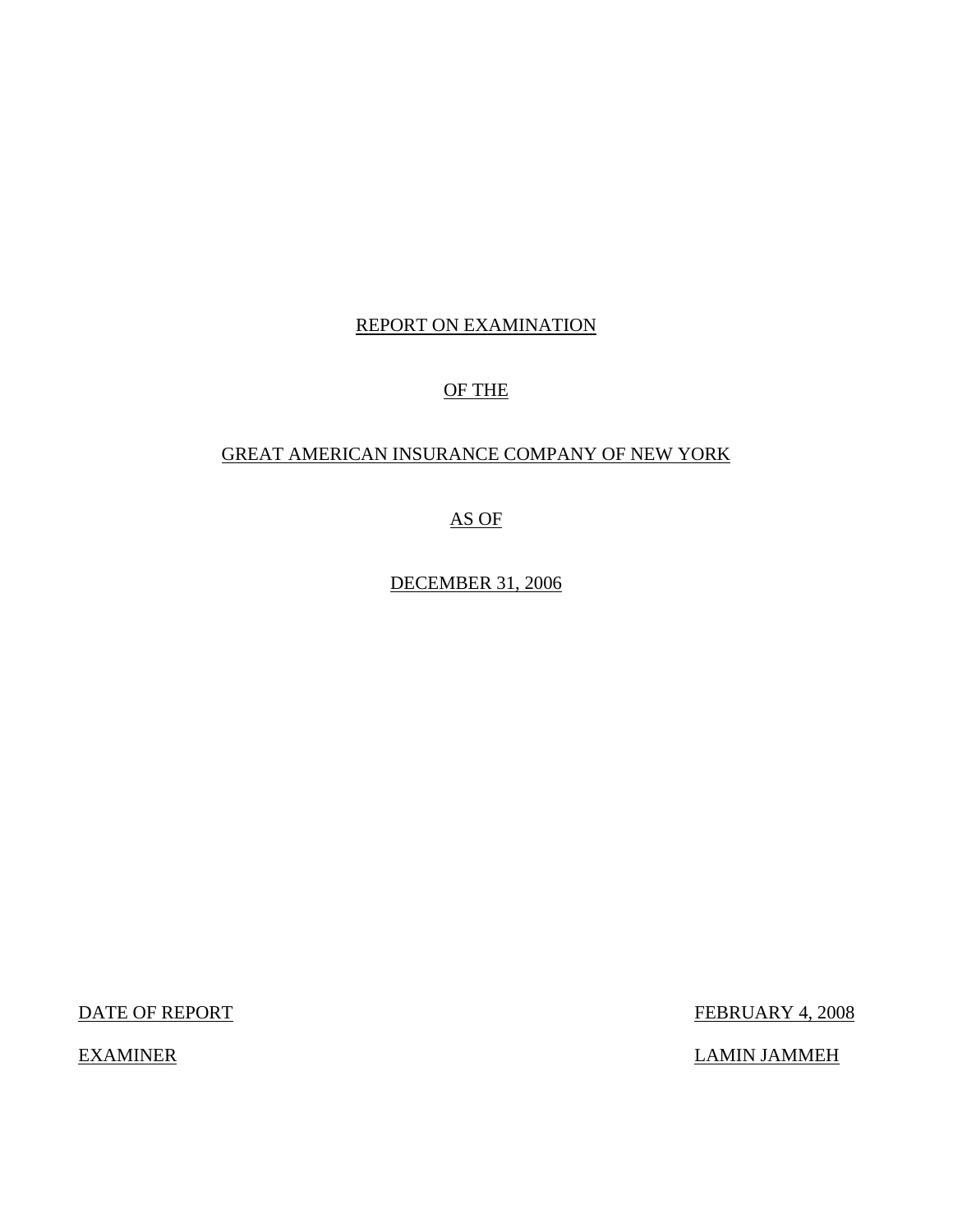# TABLE OF CONTENTS

## ITEM NO. PAGE NO.

| 1  | Scope of examination                                                                                                                                             | 2                            |
|----|------------------------------------------------------------------------------------------------------------------------------------------------------------------|------------------------------|
| 2. | <b>Description of Company</b>                                                                                                                                    | 3                            |
|    | A. Management<br>B. Territory and plan of operation<br>C. Reinsurance<br>D. Holding company system<br>E. Significant operating ratios<br>F. Accounts and records | 3<br>5<br>6<br>8<br>11<br>11 |
| 3. | <b>Financial statements</b>                                                                                                                                      | 12                           |
|    | A. Balance sheet<br>B. Underwriting and investment exhibit                                                                                                       | 12<br>13                     |
| 4. | Losses and loss adjustment expenses                                                                                                                              | 14                           |
| 5. | Market conduct activities                                                                                                                                        | 14                           |
| 6. | Compliance with prior report on examination                                                                                                                      | 15                           |
| 7. | Summary of comments and recommendations                                                                                                                          | 16                           |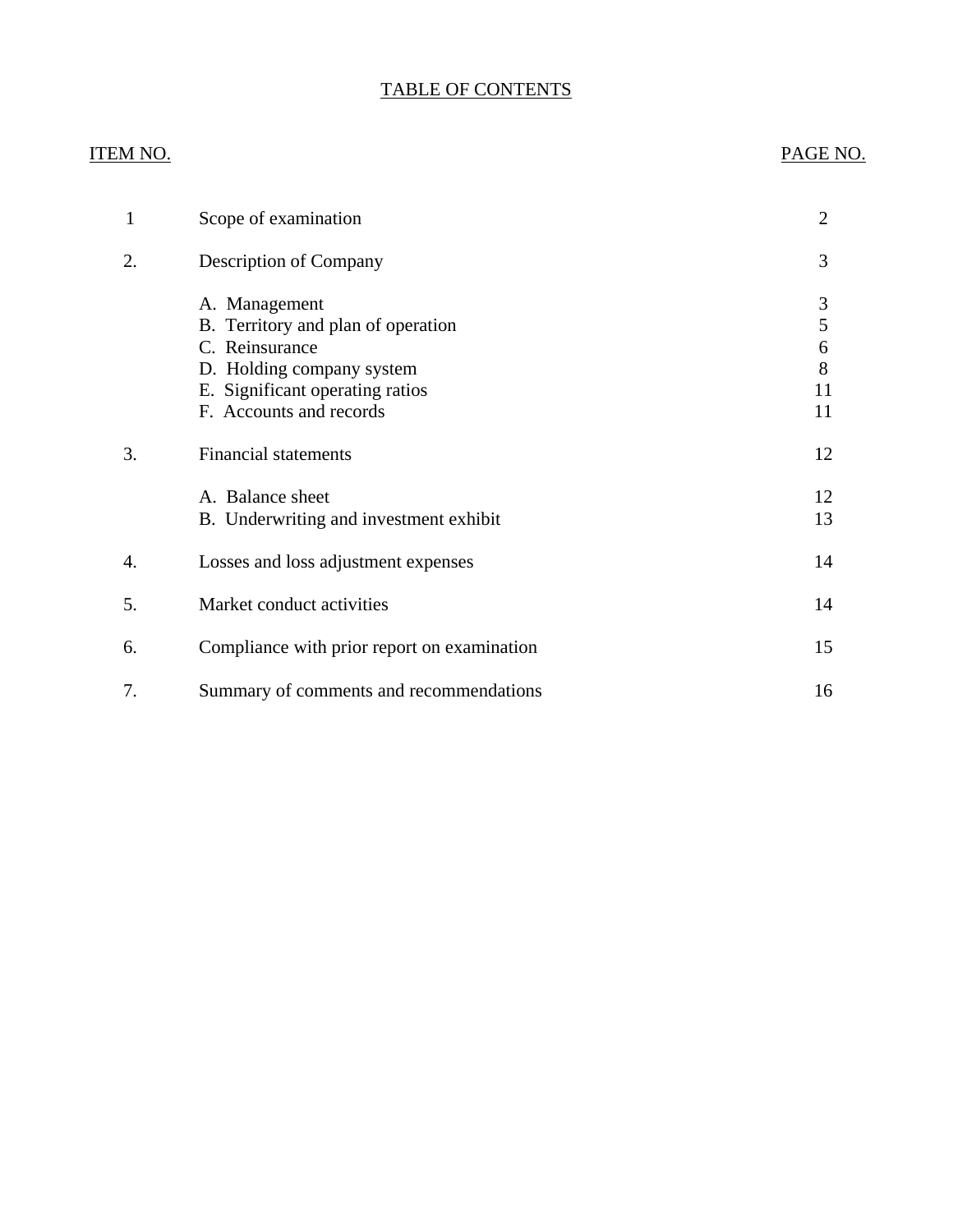

STATE OF NEW YORK INSURANCE DEPARTMENT 25 BEAVER STREET NEW YORK, NEW YORK 10004

February 4, 2008

Honorable Eric R. Dinallo Superintendent of Insurance Albany, New York 12257

Sir:

Pursuant to the requirements of the New York Insurance Law, and in compliance with the instructions contained in Appointment Number 22652 dated June 13, 2007 attached hereto, I have made an examination into the condition and affairs of the Great American Insurance Company of New York as of December 31, 2006, and submit the following report thereon.

Wherever the designations "the Company" or "Great American New York" appear herein without qualification, they should be understood to indicate Great American Insurance Company of New York.

Wherever the term "Department" appears herein without qualification, it should be understood to mean the New York Insurance Department.

The examination was conducted at the Company's administrative offices located at 580 Walnut Street, Cincinnati, Ohio 45202.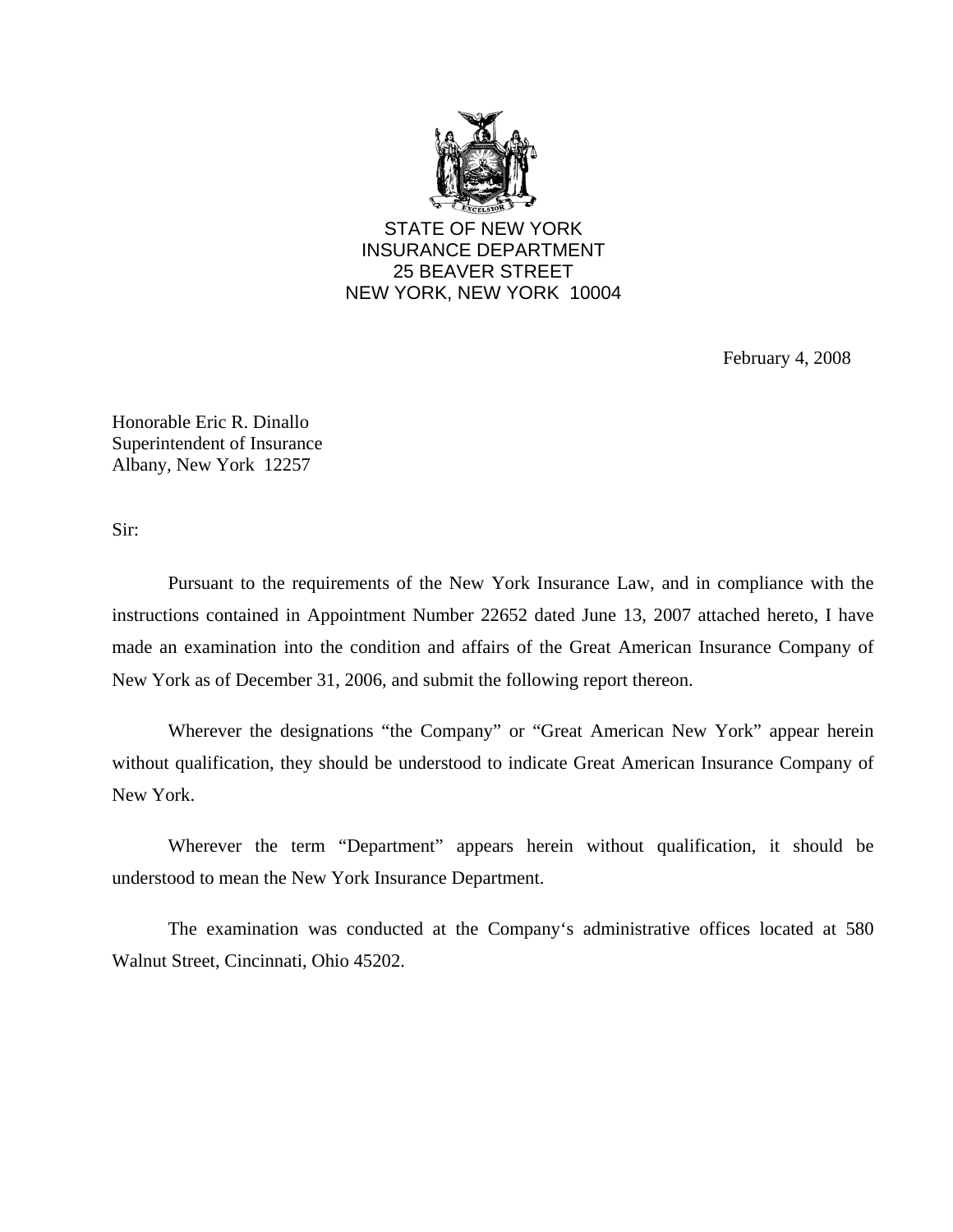### 1. **SCOPE OF EXAMINATION**

<span id="page-3-0"></span>The previous examination was conducted as of December 31, 2001. This examination covered the five-year period from January 1, 2002 through December 31, 2006. Transactions occurring subsequent to this period were reviewed where deemed appropriate by the examiner.

The current examination was organized, planned, and conducted based upon the application of the risk surveillance approach in accordance with the guidelines and procedures established in the Financial Condition Examiners Handbook of the National Association of Insurance Commissioners ("NAIC"). To the extent considered appropriate, work performed by the Company's independent public accountants and the Sarbanes Oxley documentation was considered. A review was also made of the following items as called for in the Financial Condition Examiners Handbook of the NAIC:

> History of Company Management and control Corporate records Territory and plan of operation Business in force by states Loss experience Reinsurance Accounts and records Financial statements

A review was also made to ascertain what action was taken by the Company with regard to comments and recommendations contained in the prior report on examination.

This report on examination is confined to financial statements and comments on those matters, which involve departures from laws, regulations or rules, or which are deemed to require explanation or description.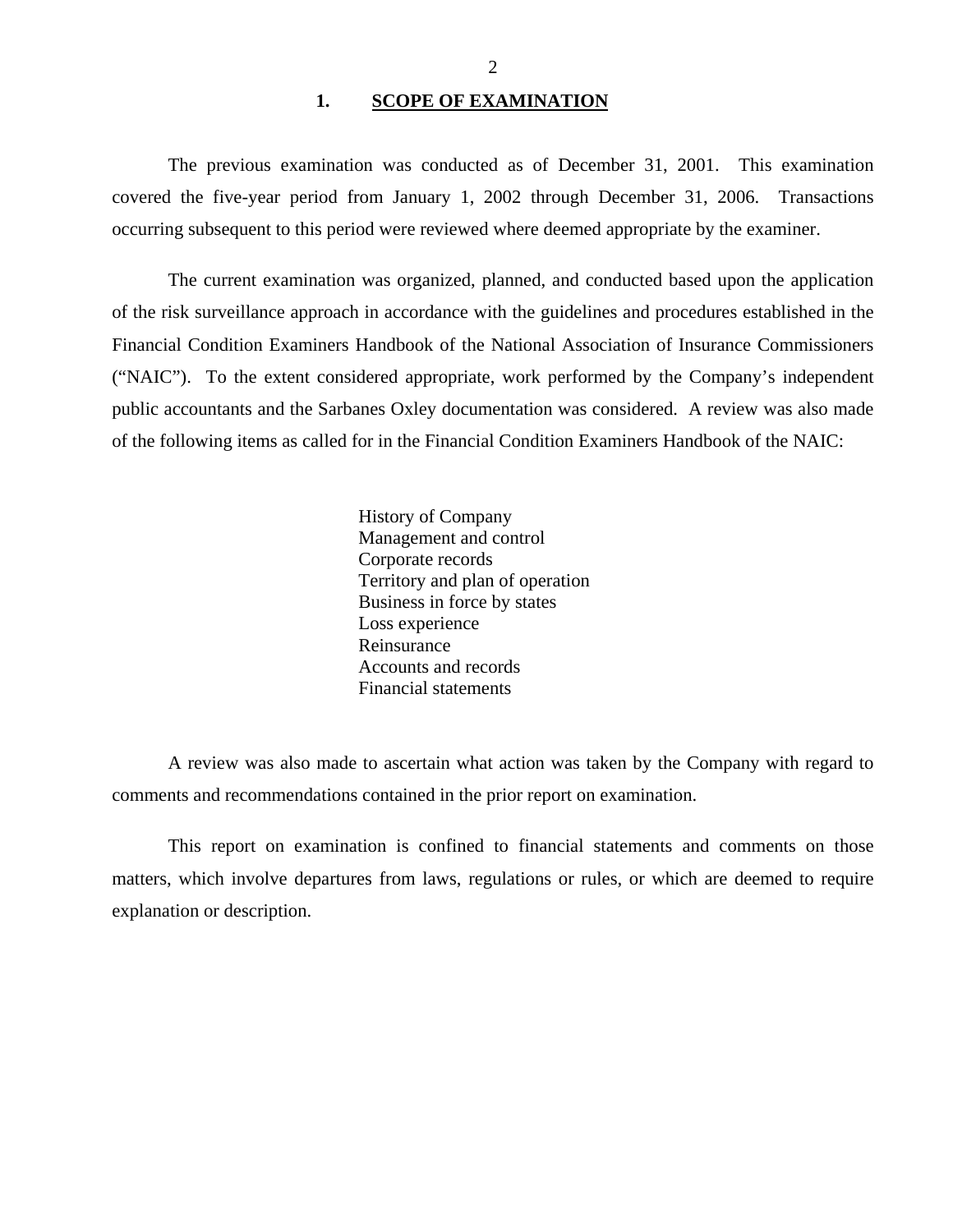## **2. DESCRIPTION OF COMPANY**

The Company was incorporated on August 22, 1947, under the laws of the State of New York and began operations on November 1, 1947. Originally formed under the name Tri-State Insurance Company, the Company served as a vehicle for the consolidation of American National Fire Insurance Company, Columbus, Ohio, and the North Carolina Home Insurance Company, Raleigh, North Carolina, which became effective at the close of business on October 31, 1947. Immediately upon completion of the merger, the name American National Fire Insurance Company was adopted. In that same year the Company became a wholly-owned subsidiary of Great American Insurance Company, which has since remained the direct parent. The parent has been a subsidiary of American Financial Corporation ("AFC") since 1973. Effective November 17, 2000, the Company changed its name to the present name Great American Insurance Company of New York. In 2003, AFC merged into its parent, American Financial Group ("AFG"). There was no change in the ultimate controlling person resulting from the merger.

At December 31, 2006, Capital paid in was \$3,800,000 consisting of 200,000 shares of common stock at \$19 par value per share. Gross paid in and contributed surplus was \$20,250,000. Gross paid in and contributed surplus and capital paid in increased by \$15,000,000 during the examination period, as follows:

| Year | Description                                     |              | Amount       |
|------|-------------------------------------------------|--------------|--------------|
| 2002 | Beginning gross paid in and contributed surplus |              | \$5,250,000  |
| 2002 | Surplus contribution                            | \$12,500,000 |              |
| 2003 | Surplus contribution                            | 2,500,000    |              |
|      | Total surplus contributions                     |              | 15,000,000   |
| 2006 | Ending gross paid in and contributed surplus    |              | \$20,250,000 |

### A. Management

Pursuant to the Company's charter and by-laws, management of the Company is vested in a board of directors consisting of not less than thirteen nor more than twenty members.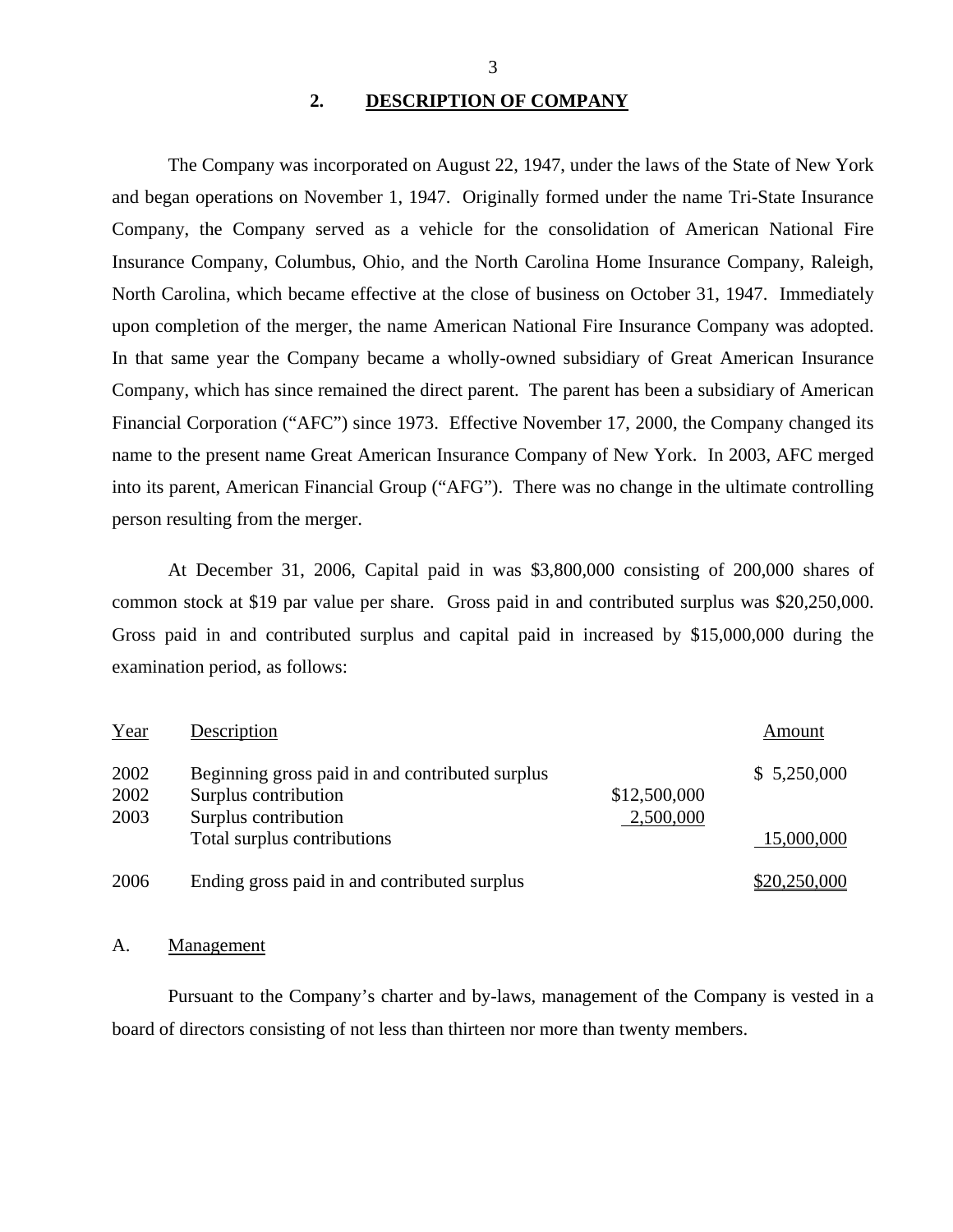At December 31, 2006, the board of directors was comprised of the following thirteen members:

| Name and Residence      | Prir |
|-------------------------|------|
| Ronald James Brichler   | Div  |
| Wyoming, OH             | Gre  |
| Lindley Martin Franklin | Ch   |
| Darien, CT              | FC1  |
| Gary John Gruber        |      |

Karen Holley Horrell Cincinnati, OH

Philip John Lally Commack, NY

Cincinnati, OH

Donald Dumford Larson Cincinnati, OH

Carol Gabriel McEvoy Little Silver, NJ

Vito Charles Peraino Mason, OH

Joseph Milton Piepul Ridgewood, NJ

Eve Cutler Rosen Cincinnati, OH

John Adalbert Rowney Rockville Centre, NY

Francis Andrew Skelly, Jr. Malverne, NY

David John Witzgall Villa Hills, KY

ncipal Business Affiliation

isional President–Crop Insurance Division, eat American Insurance Company

airman, President and Chief Executive Officer, IA Management Company, Inc.

nior Vice President, Great American Insurance Company

Senior Vice President, Executive Counsel and Secretary, Great American Insurance Company

Executive Vice President and Treasurer, FCIA Management Company, Inc.

Executive Vice President, Great American Insurance Company

Senior Vice President, General Counsel and Secretary, FCIA Management Company, Inc.

Divisional Senior Vice President–Staff Claims Office, Great American Insurance Company

Senior Vice President and Assistant Secretary, FCIA Management Company, Inc.

Senior Vice President, General Counsel and Assistant Secretary, Great American Insurance Company

Divisional President – Ocean Marine Division, Great American Insurance Company

Divisional Senior Vice President–Ocean Marine Division, Great American Insurance Company

Senior Vice President, Chief Financial Officer and Treasurer, Great American Insurance Company

4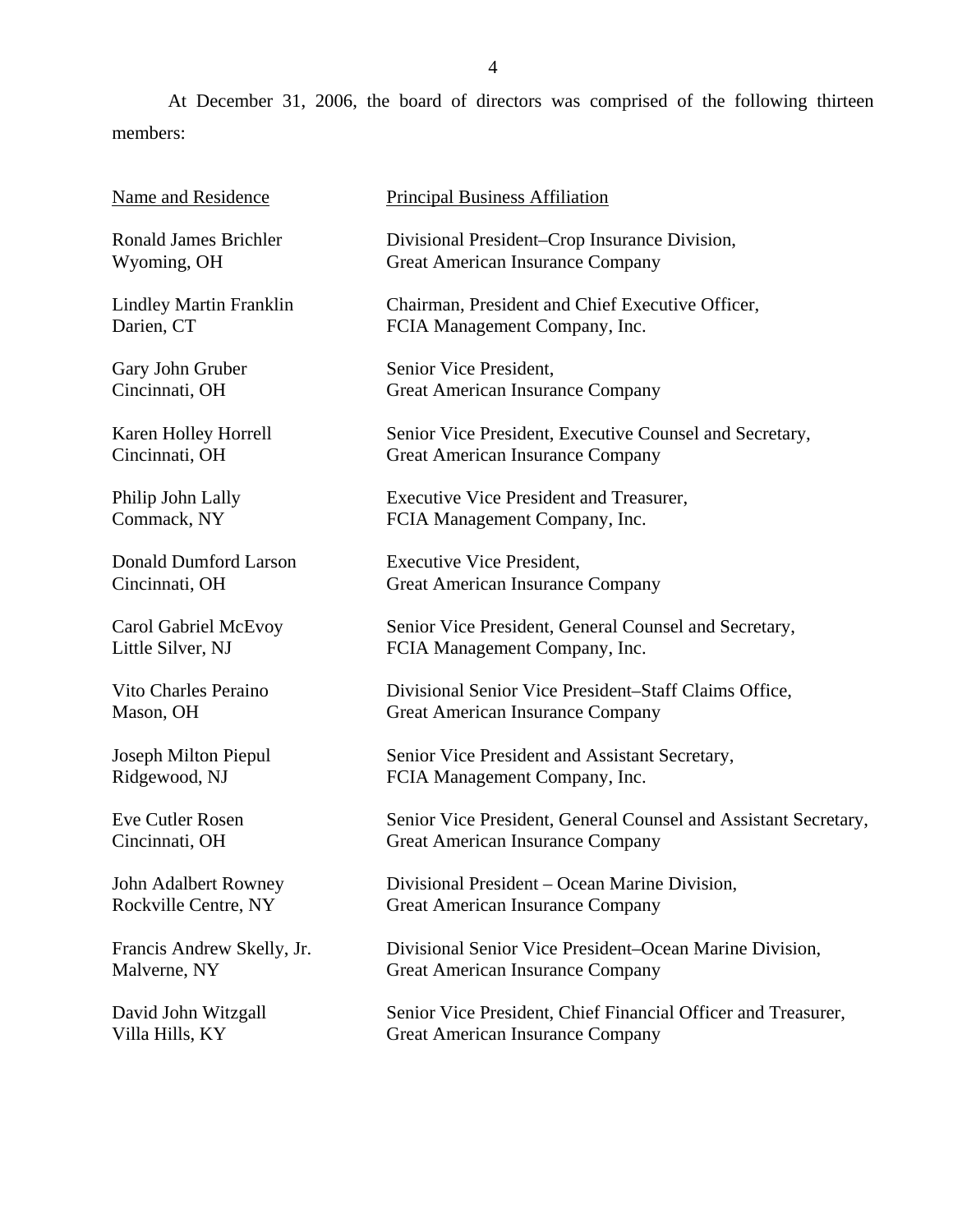The Company conducted all its board of directors' annual meetings by written consent during the examination period. The board met at least two times during each calendar year. A review of the minutes of the board of directors' meetings held during the examination period indicated that the meetings were generally well attended and each board member has an acceptable record of attendance.

As of December 31, 2006 the principal officers of the Company were as follows:

Name Title Donald Dumford Larson President Karen Holley Horrell Senior Vice President, Executive Counsel, Secretary Robert James Schwartz Vice President, Controller John Linn Doellman Vice President, Actuary Gary John Gruber Senior Vice President Eve Cutler Rosen Senior Vice President, General Counsel, Assistant Secretary David John Witzgall Senior Vice President, Chief Financial Officer, Treasurer

### B. Territory and Plan of Operation

As of December 31, 2006, the Company was licensed to write business in all fifty states, the District of Columbia and Canada.

As of the examination date, the Company was authorized to transact the kinds of insurance as defined in the following numbered paragraphs of Section 1113(a) of the New York Insurance Law:

| Paragr <u>aph</u> | Line of Business                               |
|-------------------|------------------------------------------------|
| 3                 | Accident & health                              |
| 4                 | Fire                                           |
| 5                 | Miscellaneous property damage                  |
| 6                 | Water damage                                   |
| 7                 | Burglary and theft                             |
| 8                 | Glass                                          |
| 9                 | Boiler and machinery                           |
| 10                | Elevator                                       |
| 11                | Animal                                         |
| 12                | Collision                                      |
| 13                | Personal injury liability                      |
| 14                | Property damage liability                      |
| 15                | Worker's compensation and employer's liability |
| 16                | Fidelity and surety                            |
| 17                | Credit                                         |
|                   |                                                |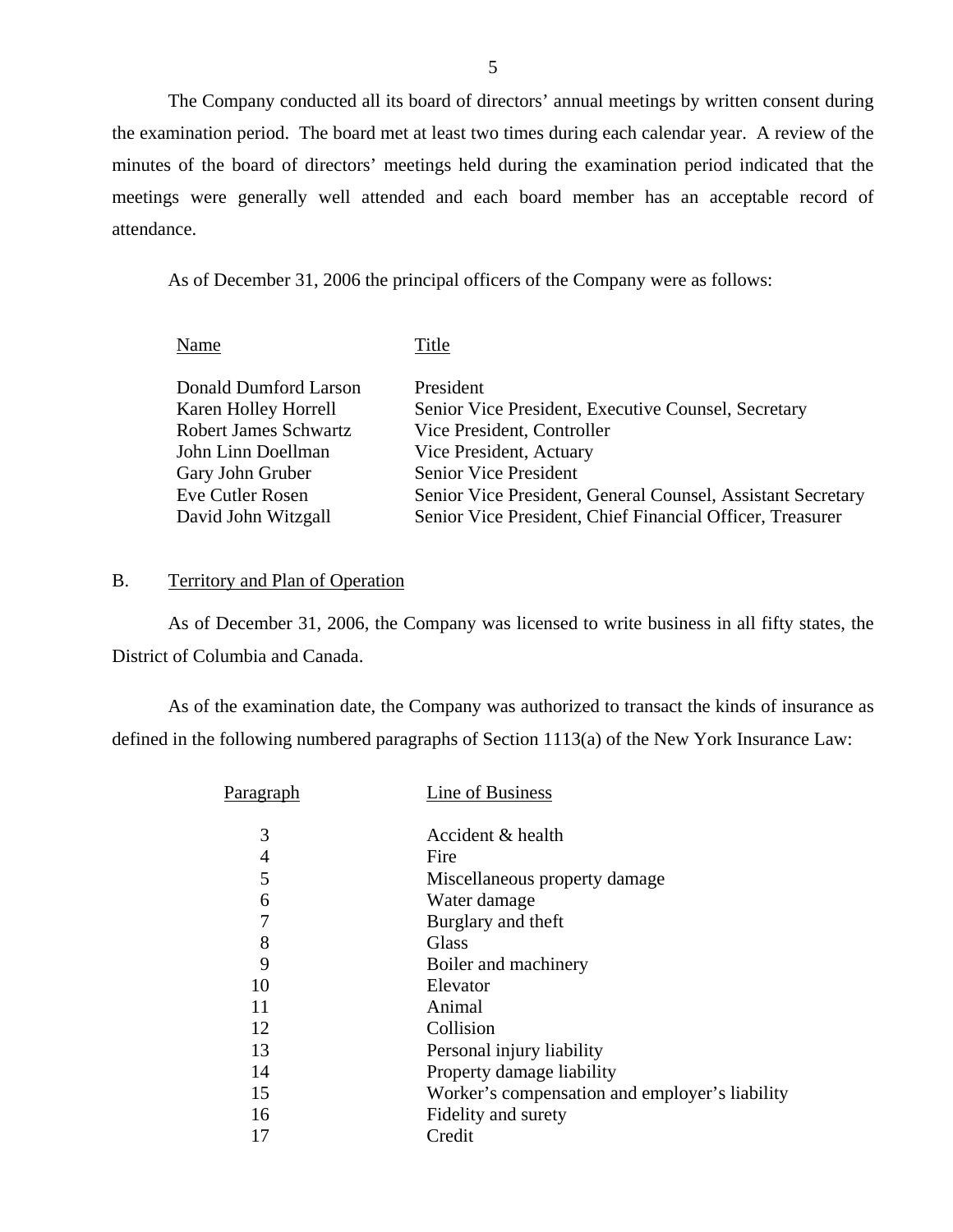| <u>Paragraph</u> | Line of Business                           |
|------------------|--------------------------------------------|
| 19               | Motor vehicle and aircraft physical damage |
| 20               | Marine and inland marine                   |
| 21               | Marine protection and indemnity            |
| 29               | Legal services                             |

The following schedule shows the direct premiums written by the Company both in total and in New York for the period under examination:

## DIRECT PREMIUMS WRITTEN

|               |                |                            | Premiums Written in New York State as a |
|---------------|----------------|----------------------------|-----------------------------------------|
| Calendar Year | New York State | <b>Total United States</b> | percentage of United States Premium     |
|               |                |                            |                                         |
| 2002          | \$45,004,565   | \$536,697,463              | 8.39%                                   |
| 2003          | \$33,396,943   | \$626,370,613              | 5.33%                                   |
| 2004          | \$29,543,821   | \$748,667,996              | 3.95%                                   |
| 2005          | \$29,985,433   | \$673,588,527              | 4.45%                                   |
| 2006          | \$31,842,560   | \$799,069,984              | 3.98%                                   |
|               |                |                            |                                         |

Based on the lines of business for which the Company is licensed and the Company's current capital structure, and pursuant to the requirements of Articles 13 and 41 of the New York Insurance Law, the Company is required to maintain a minimum surplus to policyholders in the amount of \$3,800,000.

The Company's direct business is generated through the independent agent network maintained by the parent company through brokers. Business is assumed through FAIR plans, reinsurance facilities mandated by a number of states, and voluntary pools. Business written was comprised of allied lines, inland marine, ocean marine, commercial multiple peril, workers' compensation, other liability, commercial auto liability, auto physical damage, private passenger auto liability, and various other property and casualty lines of business.

## C. Reinsurance

The Company assumes a relatively minor volume of business as compared to its direct writings. The only business assumed is through participation in various mandated pools. The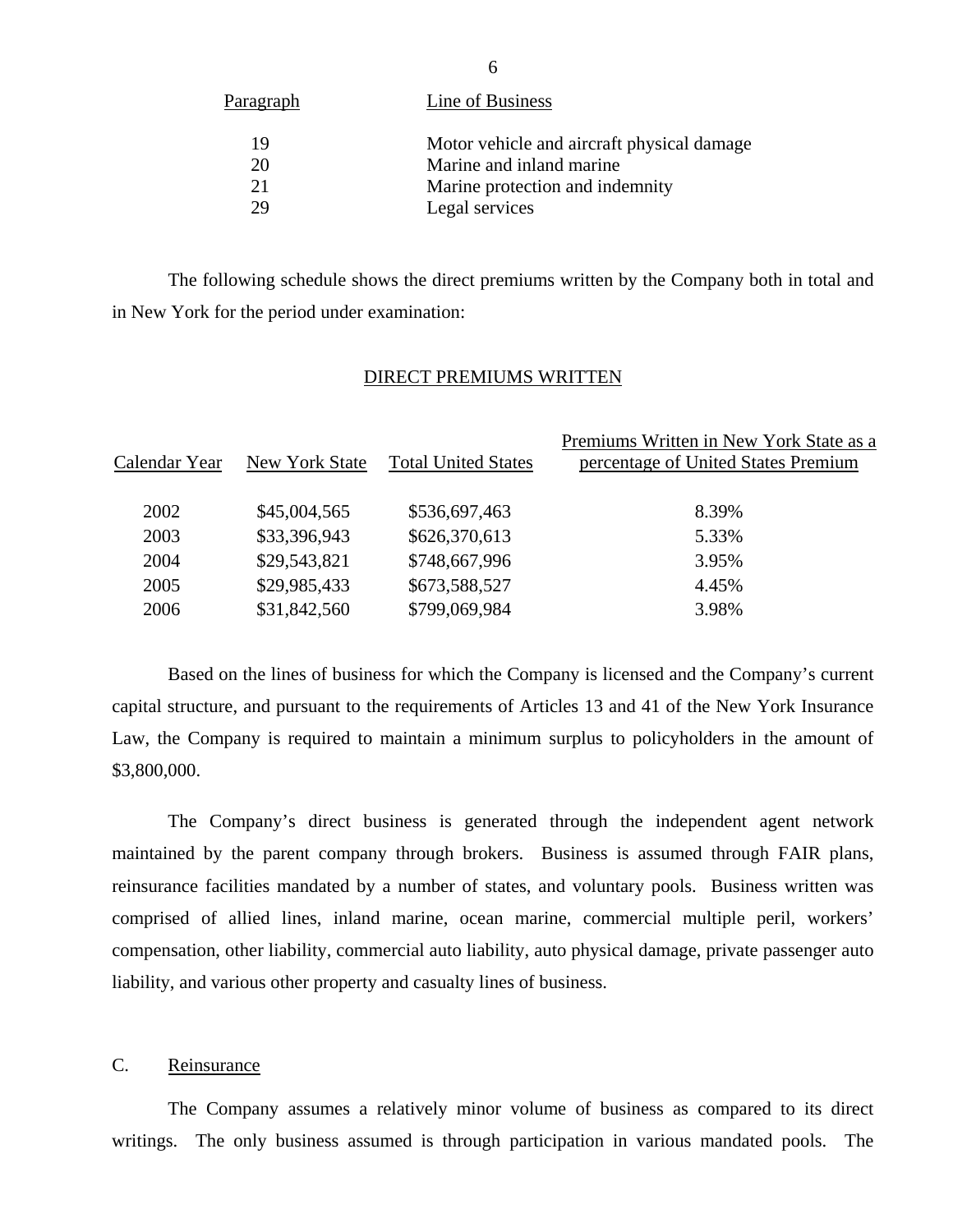Company utilizes reinsurance accounting as defined in the NAIC Accounting Practices and Procedures Manual, Statements of Statutory Accounting Principles ("SSAP") No. 62 for all of its assumed reinsurance business.

The Great American Insurance Companies are governed by a pooling agreement which was incepted in 1954 and has been amended and restated several times. The current amended and restated pooling agreement became effective December 31, 2001. The restated pooling agreement was approved by the Department.

The agreement provides that each of the participating companies cede one hundred percent of their direct and assumed business to the parent, Great American Insurance Company. The parent is obligated to accept one hundred percent of the premiums, liability and related expenses in respect of such policies ceded. Great American Insurance Company must secure such reinsurance, excess reinsurance and catastrophe reinsurance as it shall deem appropriate with respect to its liability under all policies written or assumed under the terms of the agreement.

The Company and ten affiliates are parties to the pooling agreement with their parent, Great American Insurance Company. The effect is to transfer all direct insurance liabilities of these companies to Great American Insurance Company. Great American Insurance Company retains one hundred percent of all pooled business.

The following table illustrates the pool members and their corresponding net participation percentage:

| Company                                            | <b>Participation Percentage</b> |
|----------------------------------------------------|---------------------------------|
| <b>Great American Insurance Company</b>            | 100.0%                          |
| Great American Insurance Company of New York       | 0.0                             |
| Great American Alliance Insurance Company          | 0.0                             |
| <b>Great American Assurance Company</b>            | 0.0                             |
| Great American Contemporary Insurance Company      | 0.0                             |
| Great American E & S Insurance Company             | 0.0                             |
| Great American Fidelity Insurance Company          | 0.0                             |
| <b>Great American Protection Insurance Company</b> | 0.0                             |
| Great American Security Insurance Company          | 0.0                             |
| Great American Spirit Insurance Company            | 0.0                             |
| Worldwide Casualty Insurance Company               | 0.0                             |

All expenses incurred in connection with the insurance business, including acquisition, general and administrative expenses, state premium taxes, licenses and fees, shall be borne by Great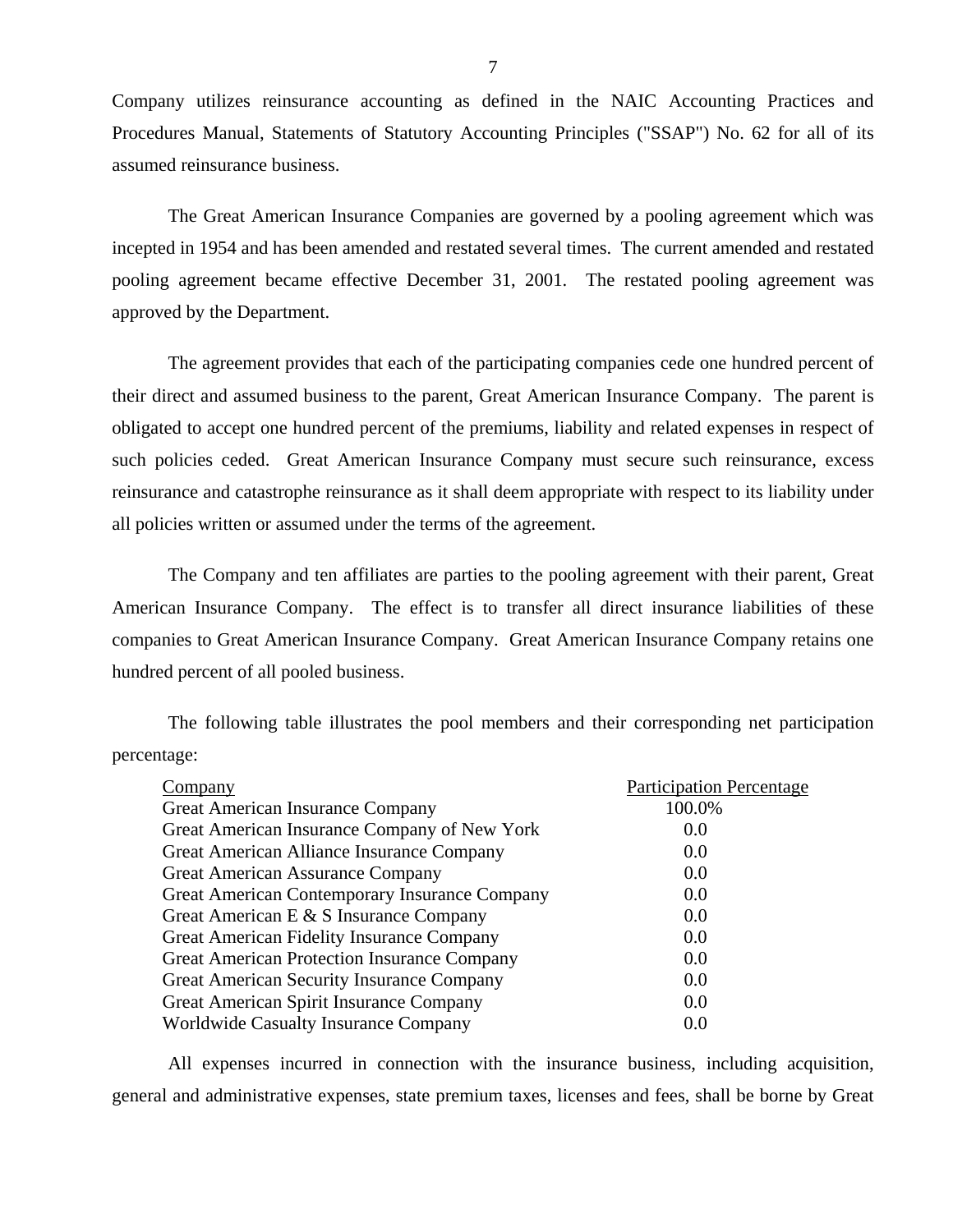<span id="page-9-0"></span>American Insurance Company. The federal income taxes and investment expenses of each of the participating companies are not included or subject to the terms of the agreement.

Examination review of the Schedule F data reported by the Company in its filed annual statement was found to accurately reflect its reinsurance transactions. Additionally, management has represented that all material ceded reinsurance agreements transfer both underwriting and timing risk as set forth in SSAP No. 62. Representations were supported by appropriate risk transfer analyses and an attestation from the Company's chief executive officer pursuant to Department Circular Letter No. 8 (2005). Additionally, examination review indicated that the Company was not a party to any finite reinsurance agreements. All ceded reinsurance agreements were accounted for utilizing reinsurance accounting as set forth in paragraph 17 through 24 of SSAP No. 62.

### D. Holding Company System

The Company is defined as a controlled insurer pursuant to the provisions of Section 1501 of the New York Insurance Law. Carl H. Lindner has been deemed the ultimate controlling person by virtue of his ownership of 11.8 percent of American Financial Group, Inc. ("AFG"), an Ohio corporation. AFG was formed in December 1994, under the name American Premier Group, Inc., for the purpose of acquiring American Financial Corporation.

AFG is a holding company, which, through its subsidiaries is engaged primarily in specialty and multi-line property and casualty insurance businesses, in the sale of tax-deferred annuities, and certain life and related insurance products.

The Company's direct parent, Great American Insurance Company, is a major insurer within the AFG holding company system. In addition to its ownership of the Company, Great American Insurance Company is also the direct or indirect parent of various insurers and several insurance agency and brokerage firms.

A review of the holding company registration statements filed with this Department indicated that such filings were complete and were filed in a timely manner pursuant to Article 15 of the New York Insurance Law and Department Regulation 52.

As noted in the table on page 3 of this report, the Company received surplus contributions of \$12,500,000 and \$2,500,000 in 2002 and 2003, respectively, from its parent company Great American Insurance Company. These transactions exceeded the statutory threshold set forth in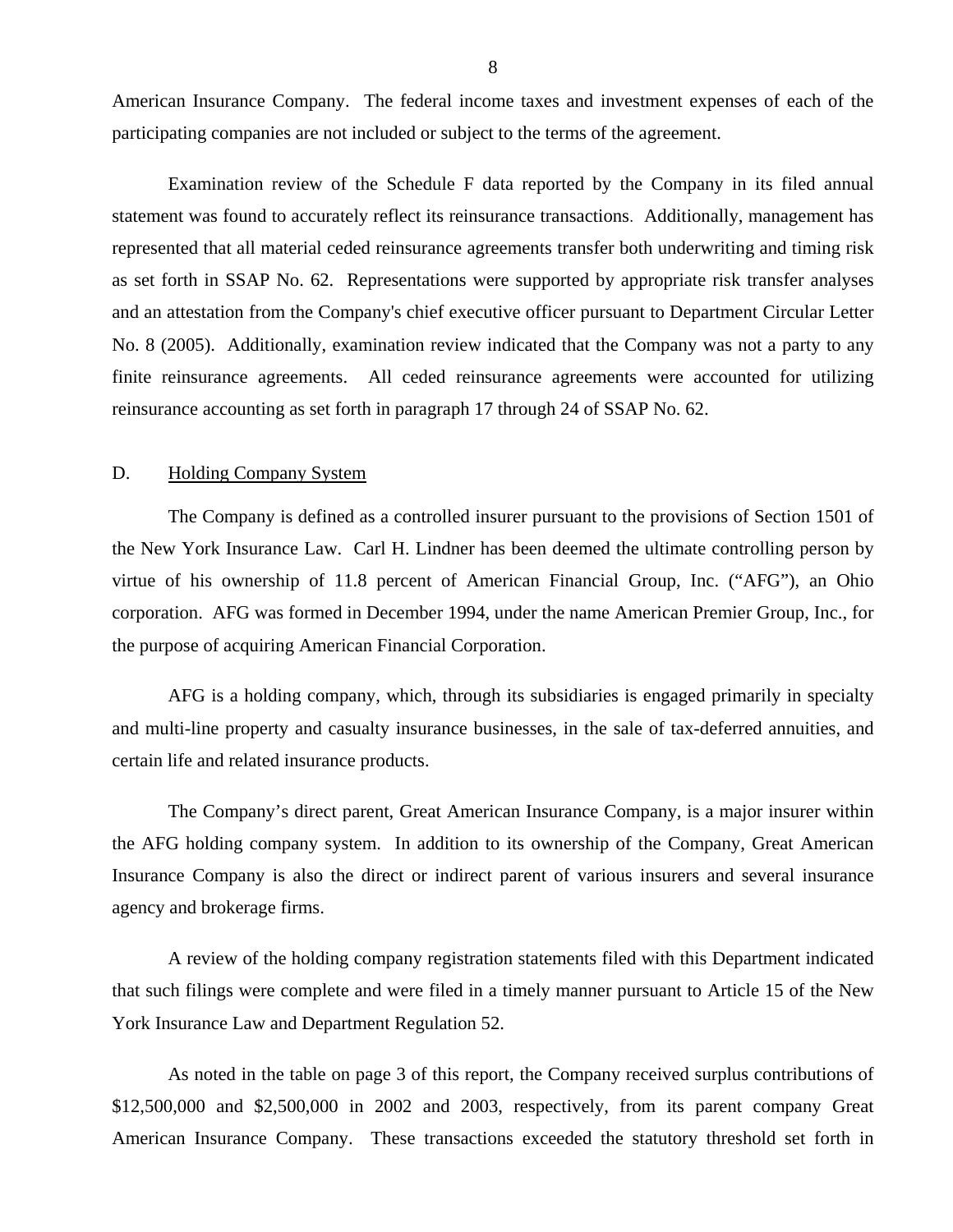Section 1505 (c) of the New York Insurance Law. The Company did not seek the approval of the Superintendent prior to entering into these transactions.

Section 1505 (c) of the New York Insurance Law states that:

"The Superintendents prior approval shall be required for the following transactions between a domestic controlled insurer and any person in its holding company system: sales, purchases exchanges, loans or extensions of credit, or investments, involving five percent or more of the insurer's admitted assets at last year end".

It is recommended that the Company comply with Section 1505(c) of the New York Insurance Law and submit for approval, holding company transactions involving five percent or more of the Company's admitted assets at prior year-end.

The following is an abridged chart of the holding company system at December 31, 2006:

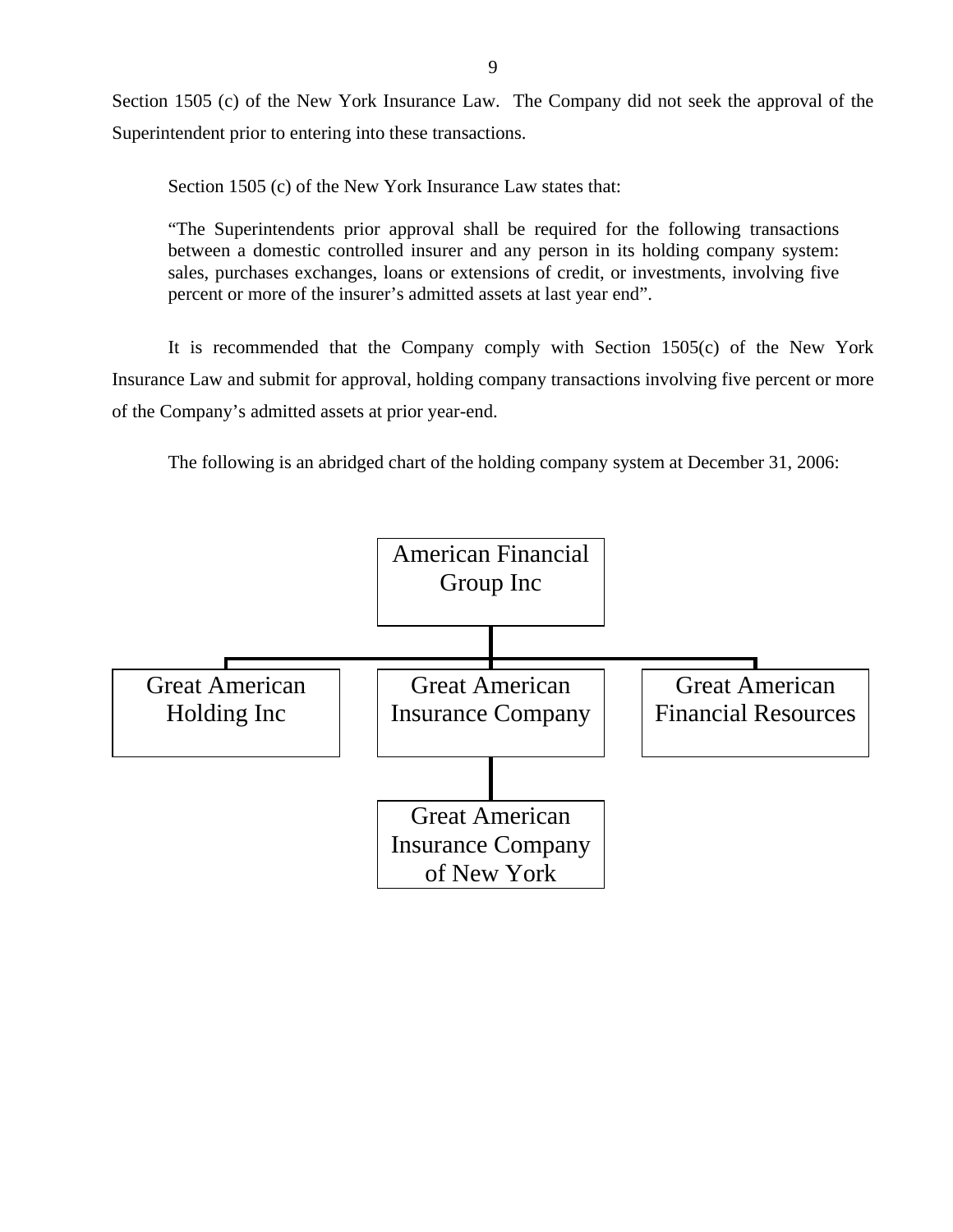In addition to the inter-company pooling agreement previously discussed in Item 2C of this report, the Company was a party to the following agreements with other members of its holding company system at December 31, 2006:

## Tax Allocation Agreement

Effective December 31, 2005, the Company's tax expense is determined based upon its inclusion in the consolidated tax return of American Financial Group and its includable subsidiaries. Estimated payments are to be made quarterly during the year. Following year-end, additional settlements will be made on the original due date of the return and, when extended, at the time the return is filed. The method of allocation among the companies under the new agreement is based upon separate return calculations with current credit for net losses to the extent the losses provide benefit in the consolidated return.

The agreement was filed with this Department pursuant to Section 1505 of the New York Insurance Law.

### Investment Management Agreement

Effective July 1, 1975, the Company entered into an agreement with American Money Management Corporation whereby the latter provides trading, investment, management and accounting services related to certain of the Company's investment portfolio. Services are provided at no greater than cost.

### General Services Agreement

Effective August 1, 1996, the Company entered into a general services agreement with Great American Insurance Company, and other affiliates. Under the agreement each of the parties has agreed to provide such printing, office duplicating, telecommunications, purchasing, personnel, data processing, administrative, consultative and other services as are requested by any of the other parties. Fees payable for services furnished are to be based on cost.

The agreements with affiliates with the exception of the pooling agreement reflect the previous name of the Company. This was noted in the prior report on examination. It is again recommended that the Company amend its service agreements, as well as bank and custodial accounts, to reflect the current name of the Company.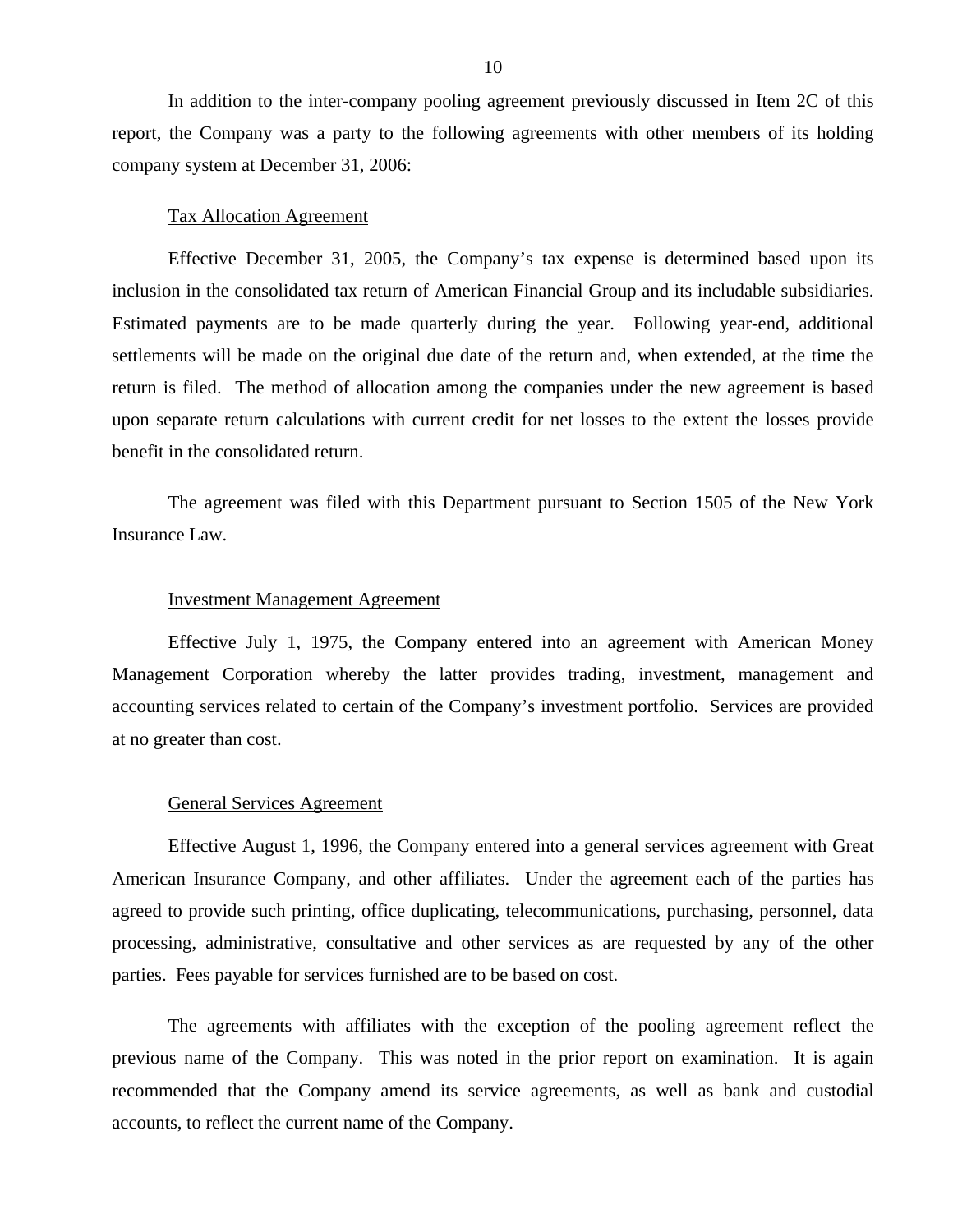### E. Significant Operating Ratios

The following ratios have been computed as of December 31, 2006, based upon the results of this examination:

| Net premiums written to surplus as regards policyholders                               | $0\%$ |
|----------------------------------------------------------------------------------------|-------|
| Liabilities to liquid assets (cash and invested assets less investments in affiliates) | $1\%$ |
| Premiums in course of collection to surplus as regards policyholders                   | $0\%$ |

All of the above ratios fall within the benchmark ranges set forth in the Insurance Regulatory Information System of the National Association of Insurance Commissioners.

The Company cedes 100 percent of its writings and related liabilities to its parent, therefore the underwriting ratios are not applicable.

## F. Accounts and Records

### i. Custodian Agreements

The examiner reviewed the custodian agreements in effect as of December 31, 2006. The custodian agreements failed to provide the necessary safeguards and controls detailed in the NAIC Financial Condition Examiners Handbook, Part 1, Section IV- J.

It is recommended that the Company include the safeguard provisions in any custodial agreements it enters into as required by Part 1, Section IV-J of the NAIC Financial Condition Examiners Handbook.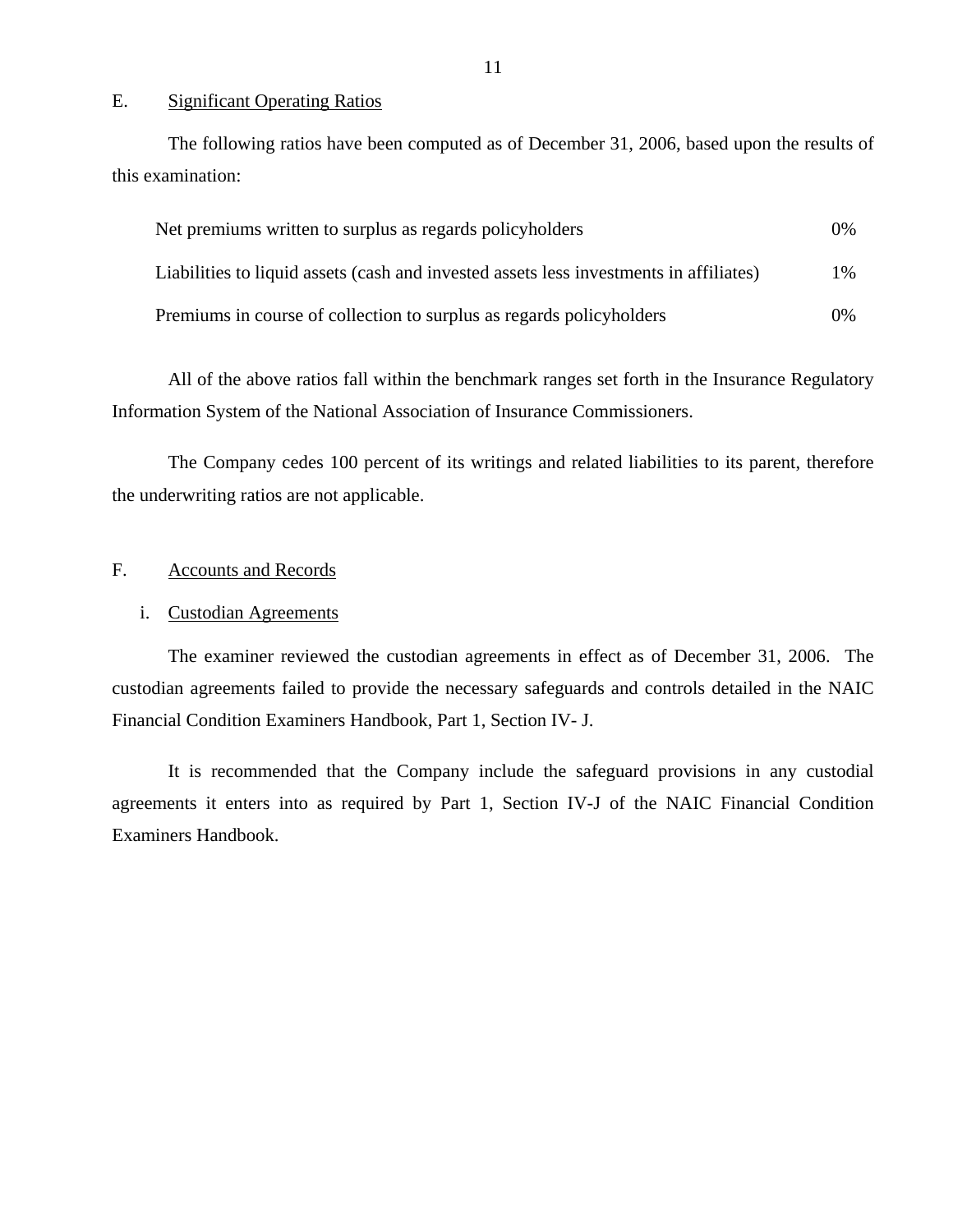### <span id="page-13-0"></span>A. Balance Sheet

The following shows the assets, liabilities and surplus as regards policyholders as of December 31, 2006 as determined by this examination and as reported by the Company:

### Assets Examination

|                                                                         |              | <b>Assets Not</b>    | Net Admitted  |
|-------------------------------------------------------------------------|--------------|----------------------|---------------|
|                                                                         | Assets       | Admitted             | <b>Assets</b> |
| <b>Bonds</b>                                                            | \$46,398,483 | \$<br>$\overline{0}$ | \$46,398,483  |
| Preferred stocks                                                        | 4,040,685    |                      | 4,040,685     |
| Common stocks                                                           | 957,333      |                      | 957,333       |
| Cash, cash equivalents and short-term investments                       | 2,780,205    |                      | 2,780,205     |
| Receivable for securities                                               | 283,615      |                      | 283,615       |
| Investment income due and accrued                                       | 564,402      |                      | 564,402       |
| Net deferred tax asset                                                  | 299,426      |                      | 299,426       |
| Receivables from parent, subsidiaries and affiliates                    | 225          |                      | 225           |
| Other receivables                                                       | 314          | $\boldsymbol{0}$     | 314           |
| <b>Total assets</b>                                                     | \$55,324,688 | $\overline{0}$       | \$55,324,688  |
| <b>Liabilities, Surplus and Other Funds</b>                             |              |                      |               |
| Liabilities                                                             |              |                      |               |
| Other expenses (excluding taxes, licenses and fees)                     |              |                      | 9,300         |
| Current federal and foreign income taxes                                |              |                      | 38,378        |
| Net adjustments in assets and liabilities due to foreign exchange rates |              |                      | 271,819       |
| Aggregate write-ins for liabilities                                     |              |                      | 265           |
| <b>Total liabilities</b>                                                |              |                      | 319,762<br>\$ |
| <b>Surplus and other funds</b>                                          |              |                      |               |
| Common capital stock                                                    |              | \$3,800,000          |               |
| Gross paid in and contributed surplus                                   |              | 20,250,000           |               |
| Unassigned funds (surplus)                                              |              | 30,954,926           |               |
| Surplus as regards policyholders                                        |              |                      | 55,004,926    |

Total liabilities, surplus and other funds  $$55,324,688$ 

NOTE: The Internal Revenue Service has completed its audits of the consolidated Federal Income Tax returns through tax year 2003. No material adjustments were made subsequent to the date of examination and arising from said audits. Audits covering tax years 2004 and 2005 are currently under examination. The Internal Revenue Service has not yet begun to audit tax returns covering tax years 2006. The examiner is unaware of any potential exposure of the Company to any tax assessment and no liability has been established herein relative to such contingency.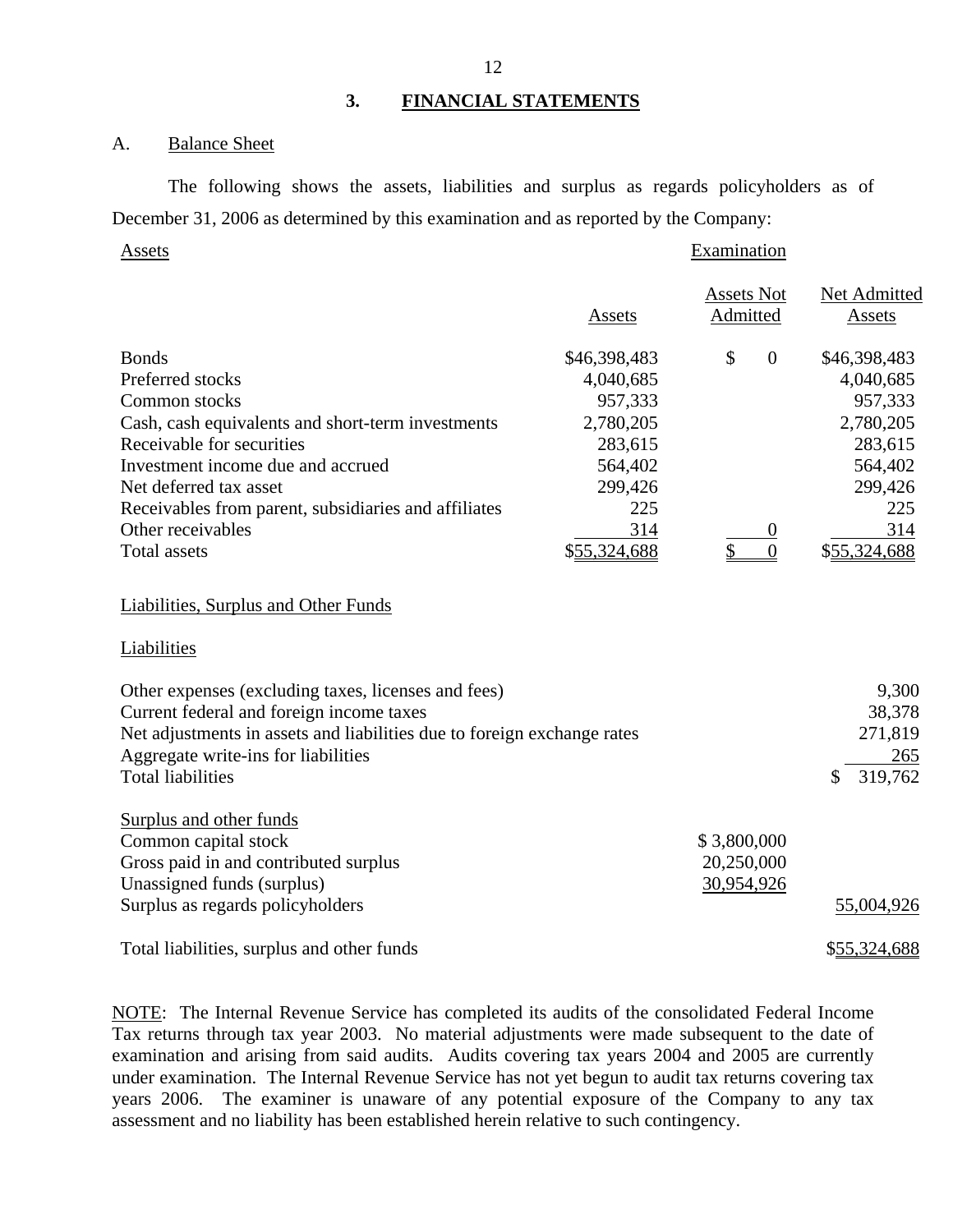## B. Underwriting and Investment Exhibit

Surplus as regards policyholders increased \$25,923,832 during the five-year examination period January 1, 2002 through December 31, 2006, detailed as follows:

| <b>Investment Income</b>                                                                    |                         |              |
|---------------------------------------------------------------------------------------------|-------------------------|--------------|
| Net investment income earned<br>Net realized capital gain                                   | \$12,171,631<br>371,665 |              |
| Net investment gain or (loss)                                                               |                         | \$12,543,296 |
| Other Income                                                                                |                         |              |
| Aggregate write-ins for miscellaneous income                                                | \$<br>(5,316)           |              |
| Total other income                                                                          |                         | (5,316)      |
| Net income before dividends to policyholders and before<br>federal and foreign income taxes |                         | \$12,537,980 |
| Dividends to policyholders                                                                  |                         | $\Omega$     |
| Net income after dividends to policyholders but before<br>federal and foreign income taxes  |                         | \$12,537,980 |
| Federal and foreign income taxes incurred                                                   |                         | 3,856,390    |
| Net income                                                                                  |                         | \$8,681,590  |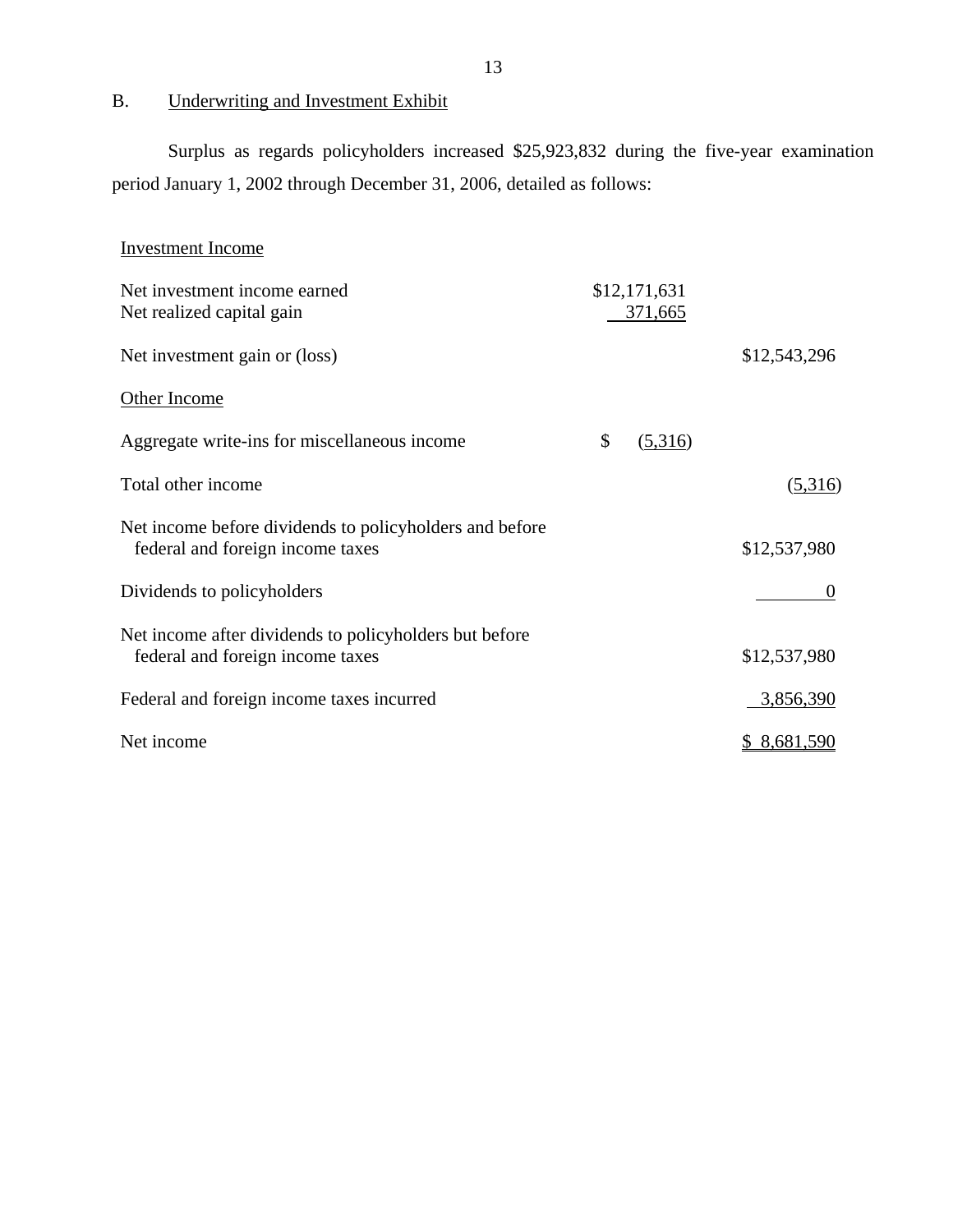### C. Capital and Surplus Accounts

Surplus as regards policyholders per report on

| Surplus as regards policyholders per report on<br>examination as of December 31, 2001 |                            |                             | \$29,081,096 |
|---------------------------------------------------------------------------------------|----------------------------|-----------------------------|--------------|
|                                                                                       | Gains in<br><b>Surplus</b> | Losses in<br><b>Surplus</b> |              |
| Net income                                                                            | \$8,681,590                |                             |              |
| Net unrealized capital gains or (losses)                                              | 2,186,451                  |                             |              |
| Change in net unrealized foreign exchange capital<br>gain (loss)                      |                            | 276,819<br>\$               |              |
| Change in net deferred income tax                                                     | 332,609                    |                             |              |
| Capital changes transferred to surplus                                                |                            |                             |              |
| Surplus adjustments paid in                                                           | 15,000,000                 |                             |              |
| Total gains and losses                                                                | \$26,200,651               | 276,819<br>\$               |              |
| Net increase (decrease) in surplus                                                    |                            |                             | 25,923,832   |
| Surplus as regards policyholders per report on                                        |                            |                             |              |
| examination as of December 31, 2006                                                   |                            |                             | \$55,004,928 |

### **4. LOSSES AND LOSS ADJUSTMENT EXPENSES**

The examination liability for the captioned items of \$0 is the same as reported by the Company as of December 31, 2006. The Company reported zero losses and loss adjustment expenses as a result of the pooling agreement, effective December 31, 2001, whereby the Company cedes 100 percent of its losses and loss adjustment expenses to its parent, Great American Insurance Company, and has a zero percent participation in the pool.

## **5. MARKET CONDUCT ACTIVITIES**

In the course of this examination, a review was made of the manner in which the Company conducts its business and fulfills its contractual obligations to policyholders and claimants. The review was general in nature and is not to be construed to encompass the more precise scope of a market conduct investigation, which is the responsibility of the Market Conduct Unit of the Property Bureau of this Department.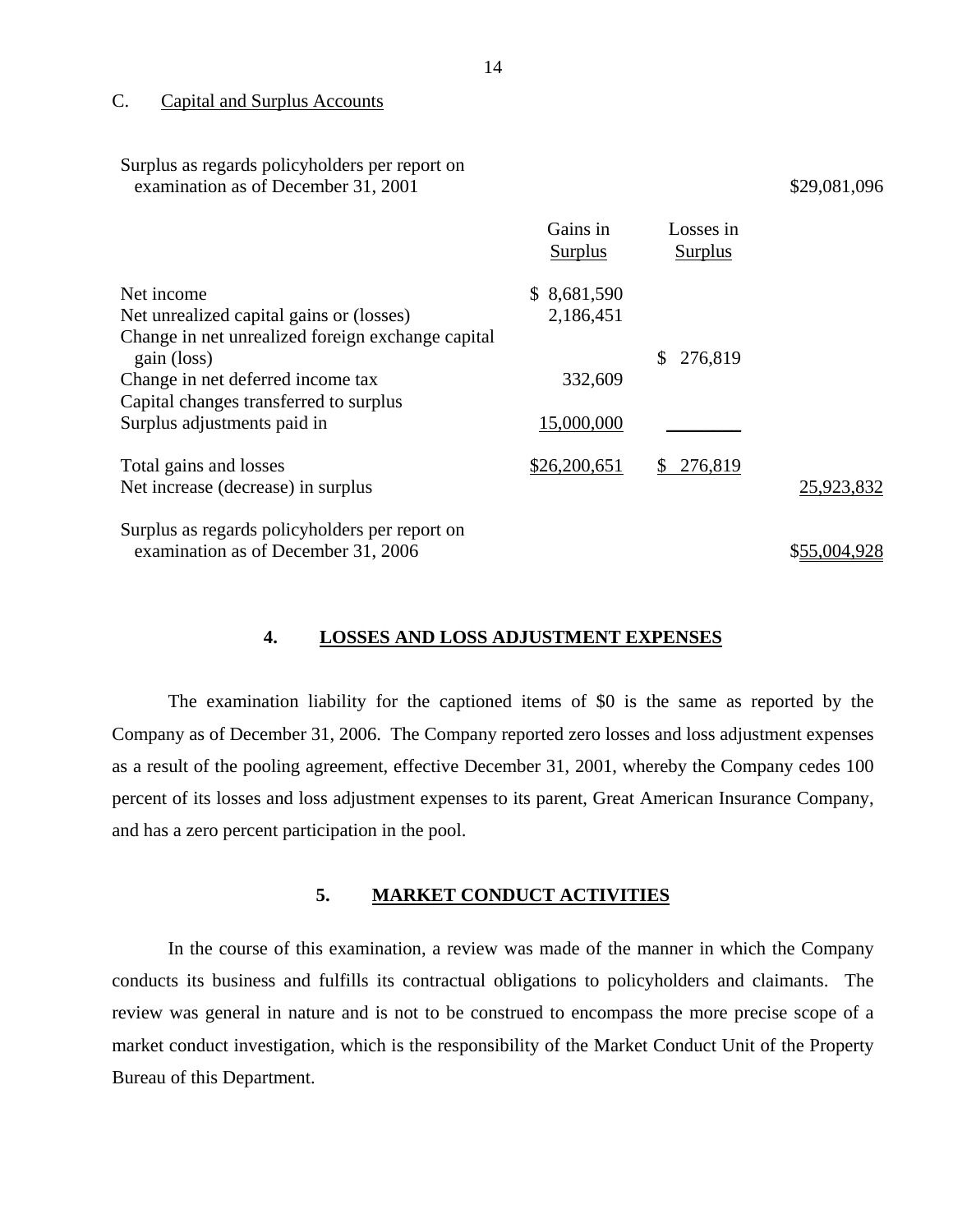The general review was directed at practices of the Company in the following areas:

- A. Sales and advertising
- B. Underwriting
- C. Rating
- D. Claims and complaint handling

No problem areas were encountered.

## **6. COMPLIANCE WITH PRIOR REPORT ON EXAMINATION**

The prior report on examination contained two recommendations as follows (page numbers refer to the prior report):

## ITEM PAGE NO.

## A. Holding Company System

i. It is recommended that the Company file amendments to affiliated agreements with the Department on a timely basis pursuant to the requirements of Section 1505(d) (3) of New York Insurance Law. 12

The Company has complied with this recommendation.

ii. It is recommended that the Company amend its service agreements, as well as bank and custodial accounts, to reflect the current name of the Company. 13

The Company has not complied with this recommendation. A similar comment is made in this report.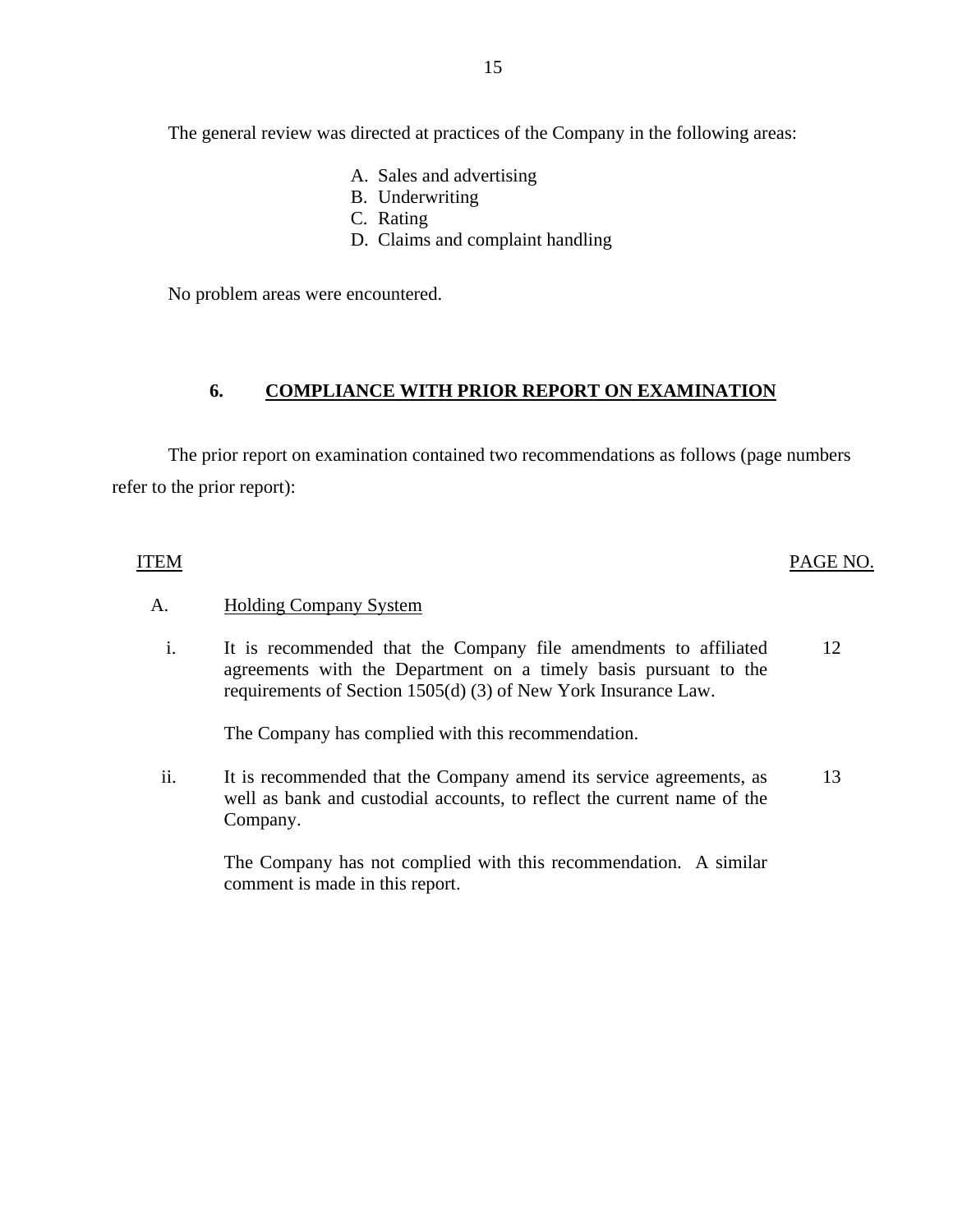## **7. SUMMARY OF COMMENTS AND RECOMMENDATIONS**

<span id="page-17-0"></span>ITEM PAGE NO.

## A. Holding Company System

- i. It is recommended that the Company comply with Section 1505(c) of the New York Insurance Law and submit for approval, holding company transactions involving five percent or more of the Company's admitted assets at prior year-end. 9
- ii. It is recommended that the Company amend its service agreements, as 10 well as bank and custodial accounts, to reflect the current name of the Company.

## B. Accounts and Records

It is recommended that the Company amend its custodial agreement to 11 contain the requisite safeguards and controls detailed in the NAIC Financial Examiner's Handbook.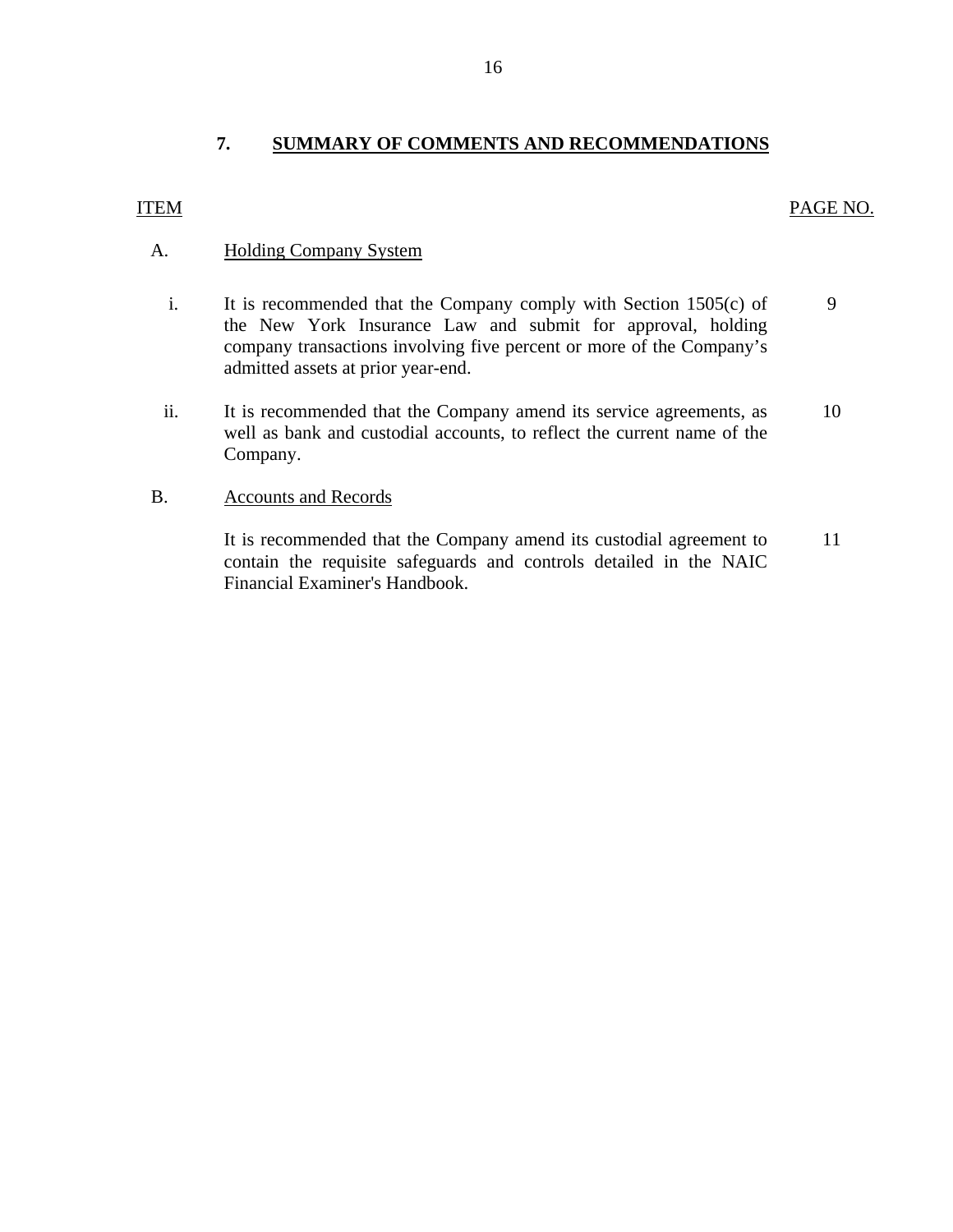Respectfully submitted,

 $\sqrt{S}$ 

 Lamin Jammeh Senior Insurance Examiner

## STATE OF NEW YORK ) )SS:  $\mathcal{L}$ COUNTY OF NEW YORK )

LAMIN JAMMEH, being duly sworn, deposes and says that the foregoing report, subscribed by him, is true to the best of his knowledge and belief.

 /S/ Lamin Jammeh

Subscribed and sworn to before me

this  $\qquad \qquad$  day of  $\qquad \qquad$  , 2008.